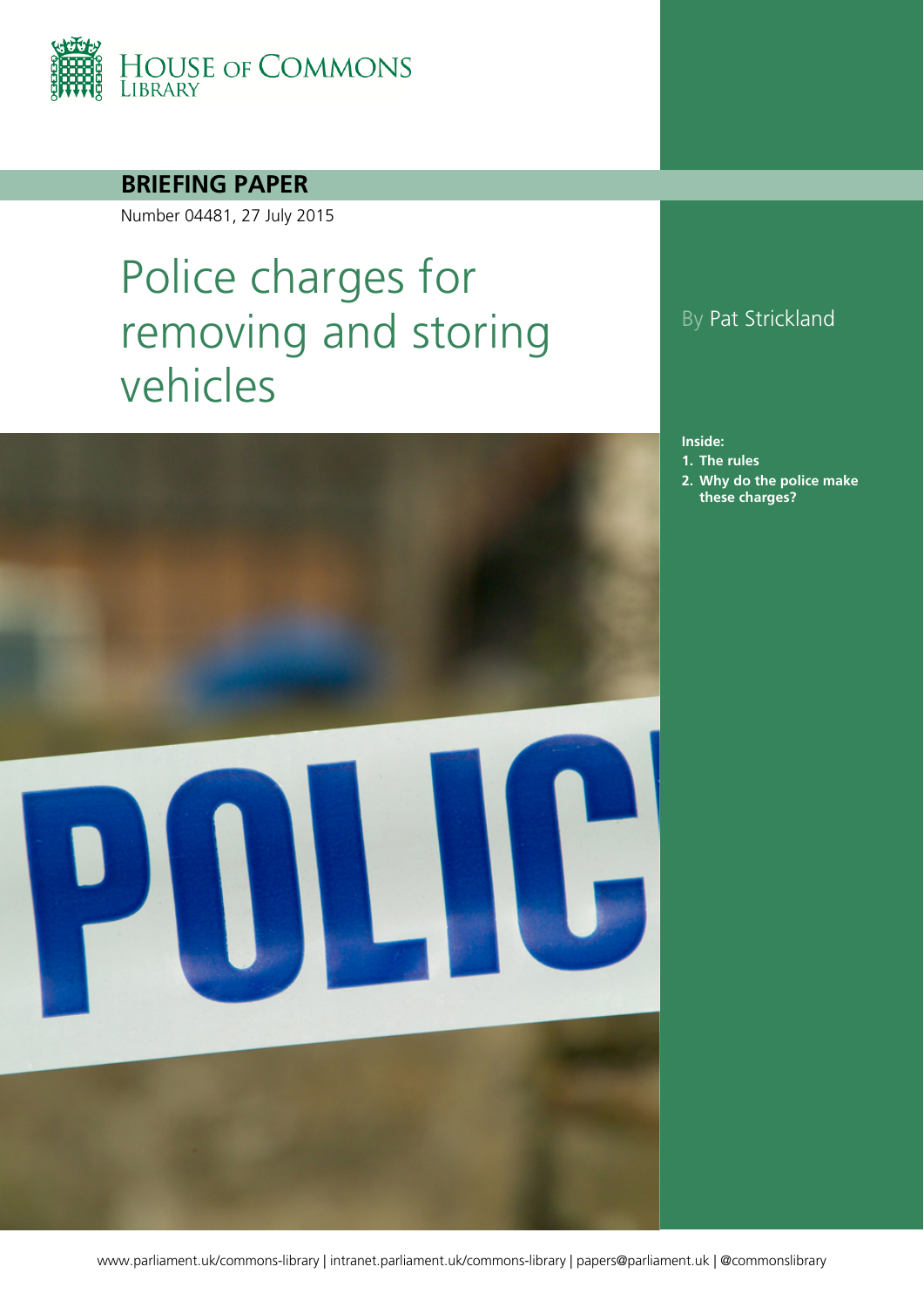# **Contents**

| <b>Summary</b> |                                       |                |
|----------------|---------------------------------------|----------------|
| 1.             | The rules                             | 4              |
| 1.1            | How much can the police charge?       | 4              |
|                | England and Wales                     | $\overline{4}$ |
|                | Scotland                              | $\overline{A}$ |
|                | Why do the police make these charges? |                |

Cover page image copyright: **Attributed to:** [Police tape](https://www.flickr.com/photos/freefoto/2194435381/in/photolist-4kV4bM-6o9NgG-njUXuw-k5PZ3-ph8MMx-az5PY1-4wekms-pdi1Gh-rPw64r-6HfsSK-5QSzak-pdi1E3-49JXFr-6o5C96-HjZTA-3GhnG-aEYDth-pgRKe4-9ZkPny-64Gd2j-8tyXh9-51Xs1k-dQJsB8-ph6NoJ-4bkmBp-F3crz-ehC6bi-kU2sPZ-5vV3fw-bknyWR-aaAAsh-83fXyp-7evTqS-a9BTfA-5XJ9E2-mXr15-7etQMJ-c7N9Lq-cdnofq-8SwrwX-6JtVTp-4pzUyZ-5PvfbA-adK5r5-a2wBkQ-nfLraF-6o9NiC-5QSAVa-camZKo-bwqiZW) by [Ian Britton.](https://www.flickr.com/photos/freefoto/) Licensed under [CC BY 2.0](https://creativecommons.org/licenses/by-nc/2.0/) / image cropped.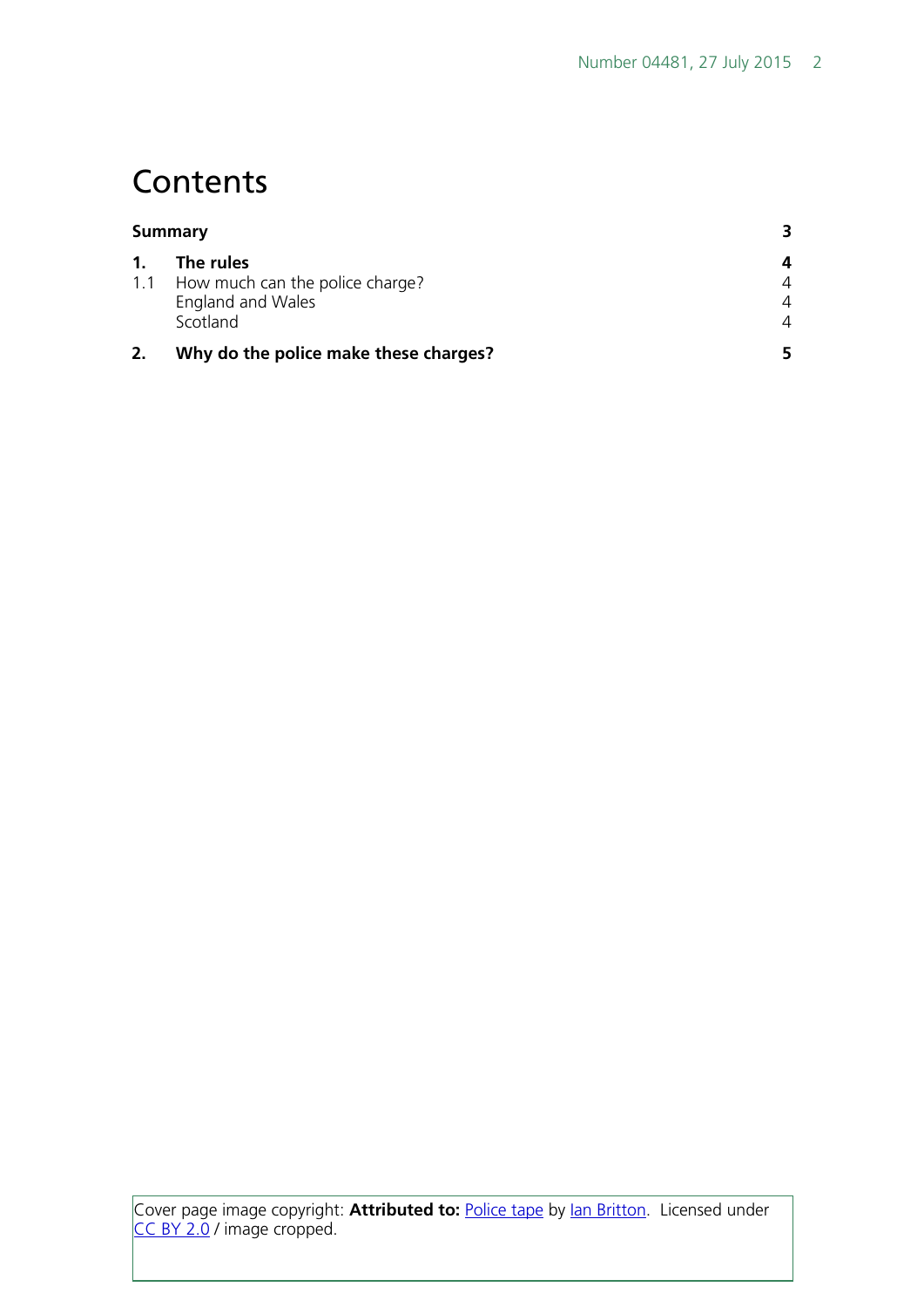# <span id="page-2-0"></span>Summary

The police can charge for the removal, storage and disposal of vehicles. This applies to stolen vehicles as well as to abandoned and illegally parked cars. The charge for the removal of such vehicles varies according to their size and condition. For a car under 3.5 tonnes, the removal charge would be £150, and the storage charges would be £20 per day. Ultimate disposal would be a further £75.

The charges are basically to meet the police costs. Successive governments have taken the view that these costs should not fall on the public purse.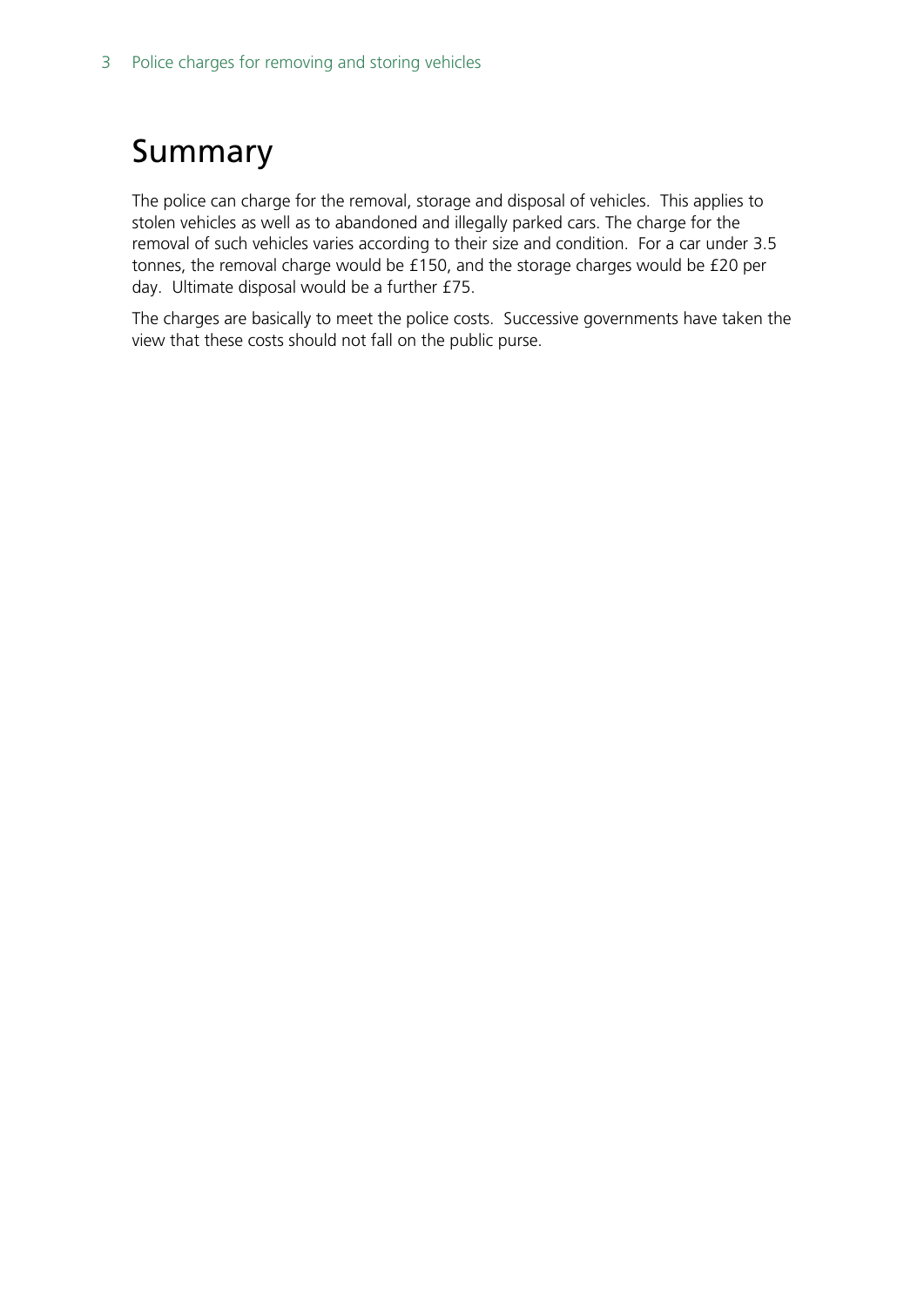# <span id="page-3-0"></span>1. The rules

Under the *Road Traffic Regulation Act 1984*, the police have powers to remove a vehicle that has been left or parked illegally, obstructively or dangerously, or that has been abandoned or broken down. The police are entitled under the same Act to charge for the removal, storage and disposal of vehicles.<sup>[1](#page-3-4)</sup> This applies to stolen vehicles as well as to abandoned and illegally parked cars.

Owners of such vehicles must pay these charges before they can regain the vehicle.<sup>[2](#page-3-5)</sup> The police can recover from owners such sums as the Secretary of State may prescribe. In the case of some removals, these costs may be met by insurers: it is for owners to decide whether to take out insurance that covers these costs and if they do whether to make a claim.

## <span id="page-3-1"></span>1.1 How much can the police charge?

### <span id="page-3-2"></span>England and Wales

The maximum charges for removals vary according to the size and condition of the vehicle. $3$  For a vehicle less than 3.5 tonnes (i.e. a car or a light van), the charges are as follows:

- Vehicle on road, upright and not substantially damaged or any two wheeled vehicle whatever its condition or position on or off the road - **£150**
- Vehicle, excluding a two wheeled vehicle, off road, upright and not substantially damaged - **£200**
- Vehicle, excluding a two wheeled vehicle, on road but either not upright or substantially damaged or both - **£250**
- Vehicle, excluding a two wheeled vehicle, off road but either not upright or substantially damaged or both - **£300**.

Heavier vehicles cost more.

Storage costs £10 per day for a motorbike, £20 per day for cars and more for vehicles over 3.5 tonnes. Disposal of the vehicle costs £50 for a motorbike, £75 for a car and, again, more for heavier vehicles.

### <span id="page-3-3"></span>Scotland

In Scotland, the charge for removal is a flat rate £150 and the charge for storage is  $£20$  for each period of 2[4](#page-3-7) hours.<sup>4</sup> The charge for disposal is £150. There were moves to introduce a similar scheme that which exists in England and Wales, but the relevant regulations were revoked before they came into force.<sup>[5](#page-3-8)</sup>

 $\overline{a}$ 

The police can charge £150 for removing a car or motorbike.

In England and Wales, the charges are higher if the vehicle is damaged or not upright.

In Scotland the charge is a flat rate £150 for removal.

 $1$  s.102 (2)(a),

<span id="page-3-5"></span><span id="page-3-4"></span><sup>&</sup>lt;sup>2</sup> S.104(A)4 Road Traffic Regulation Act 1984

<span id="page-3-6"></span><sup>&</sup>lt;sup>3</sup> Removal, Storage and Disposal of Vehicles (Prescribed Sums and Charges) Regulations 2008, [SI 2008/2095,](http://www.legislation.gov.uk/uksi/2008/2095/contents/made) as amended b[y SI 2008/3013](http://legislation.data.gov.uk/uksi/2008/3013/made/data.htm?wrap=true)

<span id="page-3-7"></span><sup>4</sup> Removal, Storage and Disposal of Vehicles (Prescribed Sums and Charges etc.) Regulations 1989 (SI 1989/744) as amended by the Removal Storage and Disposal of Vehicles (Prescribed Sums and Charges Etc.) Amendment (Scotland) Regulations 2005 (SSI 2005/486)

<span id="page-3-8"></span><sup>5</sup> For background see Scottish Parliament, [Subordinate Legislation Committee 22nd](http://www.scottish.parliament.uk/S4_SubordinateLegislationCommittee/Reports/suR-11-22w.pdf)  [Report, 2011 \(Session 4\) Subordinate Legislation,](http://www.scottish.parliament.uk/S4_SubordinateLegislationCommittee/Reports/suR-11-22w.pdf) 22 December 2011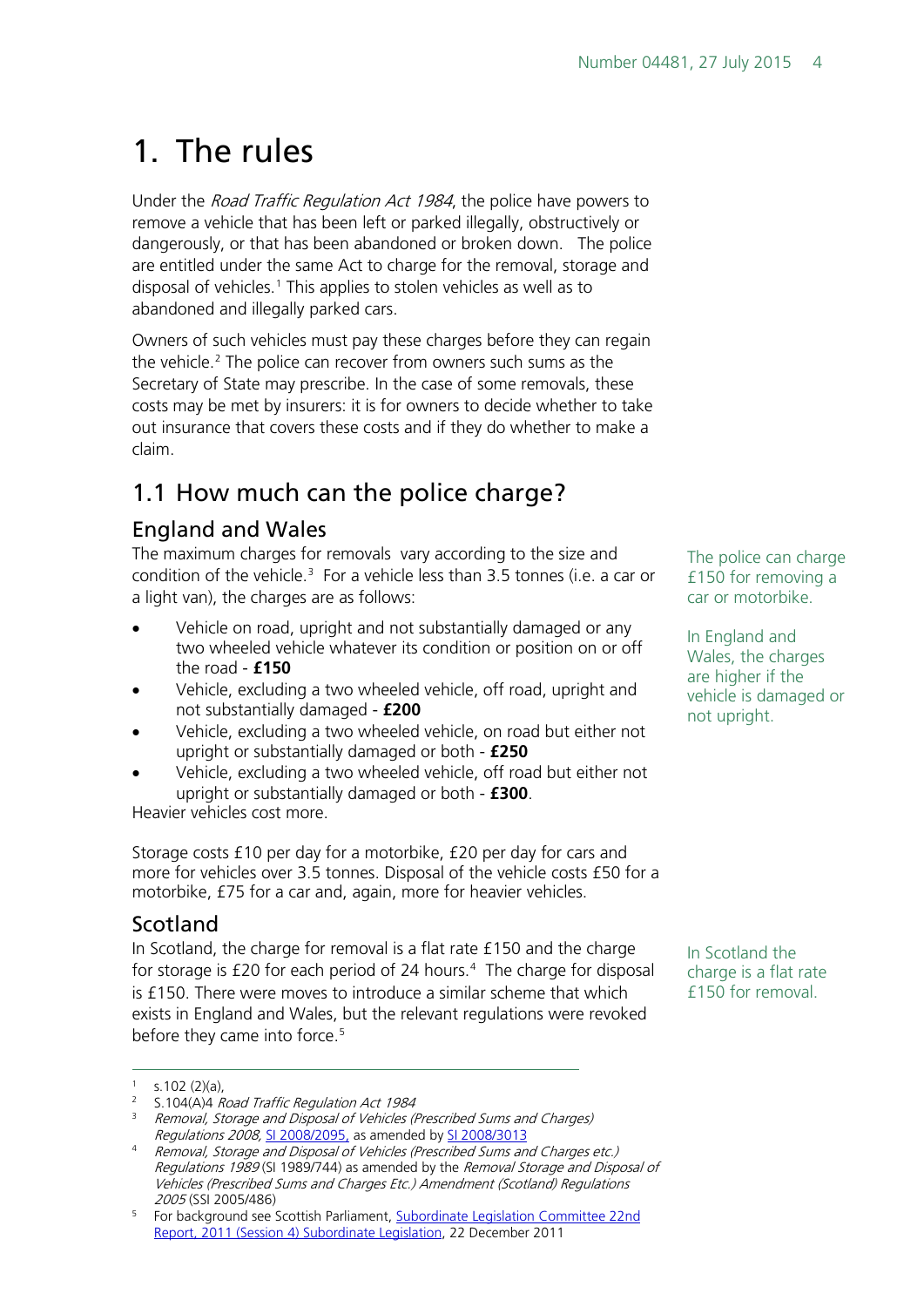# <span id="page-4-0"></span>2. Why do the police make these charges?

In March 2011, the Home Office minister James Brokenshire said in response to a PQ that the revenue which police forces collect from charges for the return of stolen vehicles was not collected centrally. He went on to explain the rationale for the charges:

The police are empowered to order the removal of any vehicle that is dangerously, obstructively or illegally parked, or broken down, or abandoned, including vehicles abandoned after being stolen. Such removals necessarily incur significant costs. To meet these costs, the law authorises the police in every case to levy on the vehicle owners charges prescribed by the Secretary of State.<sup>[6](#page-4-1)</sup>

Before the current charges were set, the Home Office issued a consultation paper in May 200[7](#page-4-2) with a closing date of 31 July 2007.<sup>7</sup> This explained the background to the current charges as follows:

7.3 The charges as originally set and subsequently adjusted in 1991 and 1993 were not intended as a source of income for either the police or the recovery operators acting as their agents. The aim was to recoup the full cost of operations. It has, however, never been possible to establish a firm and agreed basis on which this could be done with precision. Since information was available for the Metropolitan Police and as their removal operations were at that time the largest in the country and were contracted out rather than performed in-house, the charges were set originally by reference in general terms to their particular costs. The Government believes that this provided a pragmatic and reasonable approach in the circumstances. Since the last adjustment, however, the Metropolitan Police's operations in this area have been scaling down, particularly with the introduction of decriminalised parking enforcement in London. There have also been suggestions that conditions in the capital are too dissimilar to the rest of the country for costs there to be the prime determinant of the charges. The Government therefore believes it is no longer appropriate to refer the charges to London costs alone.

7.4 The Government also wishes to make it clear that the aim of the charges has never been to impose a penalty on vehicle drivers or owners. This remains the case. The need for removal of a vehicle does not necessarily result entirely or at all from a culpable action or neglect on the part of the owner or driver. Where a criminal offence might have been committed, it is for the police to deal with that as a separate matter.

Sometimes constituents are under the impression that the charges are for the forensic examination or the return of their cars rather than storage. The following PQ, answered in February 2002, makes it clear that this is not the case:<sup>[8](#page-4-3)</sup>

<span id="page-4-3"></span>

The charges are essentially to meet the police's costs: they are not intended to be a penalty on drivers and owners.

<sup>6</sup> [HC Deb 3 March 2011 c541W](http://www.publications.parliament.uk/pa/cm201011/cmhansrd/cm110303/text/110303w0002.htm%2311030356000839) -

<span id="page-4-2"></span><span id="page-4-1"></span><sup>&</sup>lt;sup>7</sup> Home Office[,](http://webarchive.nationalarchives.gov.uk/+/http:/www.homeoffice.gov.uk/documents/stat-charges-index/statutory-charges-vehicles?view=Binary) *Charges for the Removal, Storage and Disposal of Vehicles*, May 2007, 8 [HC Deb 12 February 2002 c1235W](http://www.publications.parliament.uk/pa/cm200102/cmhansrd/vo020226/text/20226w45.htm)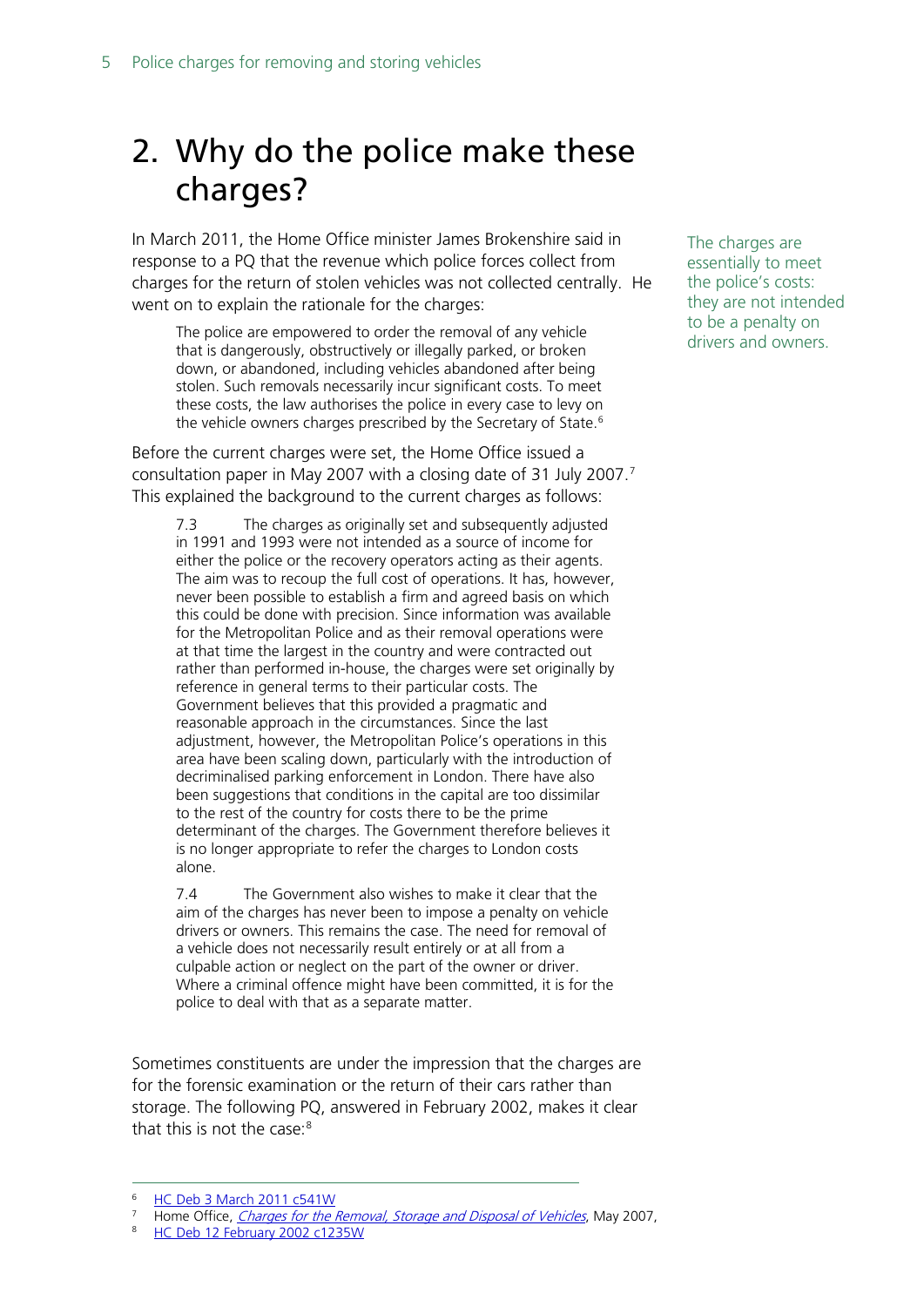Andrew Mackinlay: To ask the Secretary of State for the Home Department if he will issue guidance to prevent police forces charging victims of car theft the cost of garaging their vehicles while forensic tests are carried out; and if he will make a statement. [36241]

Mr. Denham: The police have a power under the Road Traffic Regulation Act 1984 to remove a vehicle that has been left or parked illegally, obstructively or dangerously, or that has been abandoned or broken down. This may include vehicles that have been stolen. Where a vehicle is so removed, the police have a power to require the owner to meet the costs associated with that removal and subsequent storage. The police do not charge for the storage of vehicles that they retain as evidence or for forensic examination.

Removal and storage costs have to be met, but we are very sympathetic to the sense of injustice that a person may feel in having to meet these costs in order to recover his or her vehicle after it has been stolen. We are considering whether there are any changes to the current position that might be both possible and appropriate, taking into account all the relevant considerations.